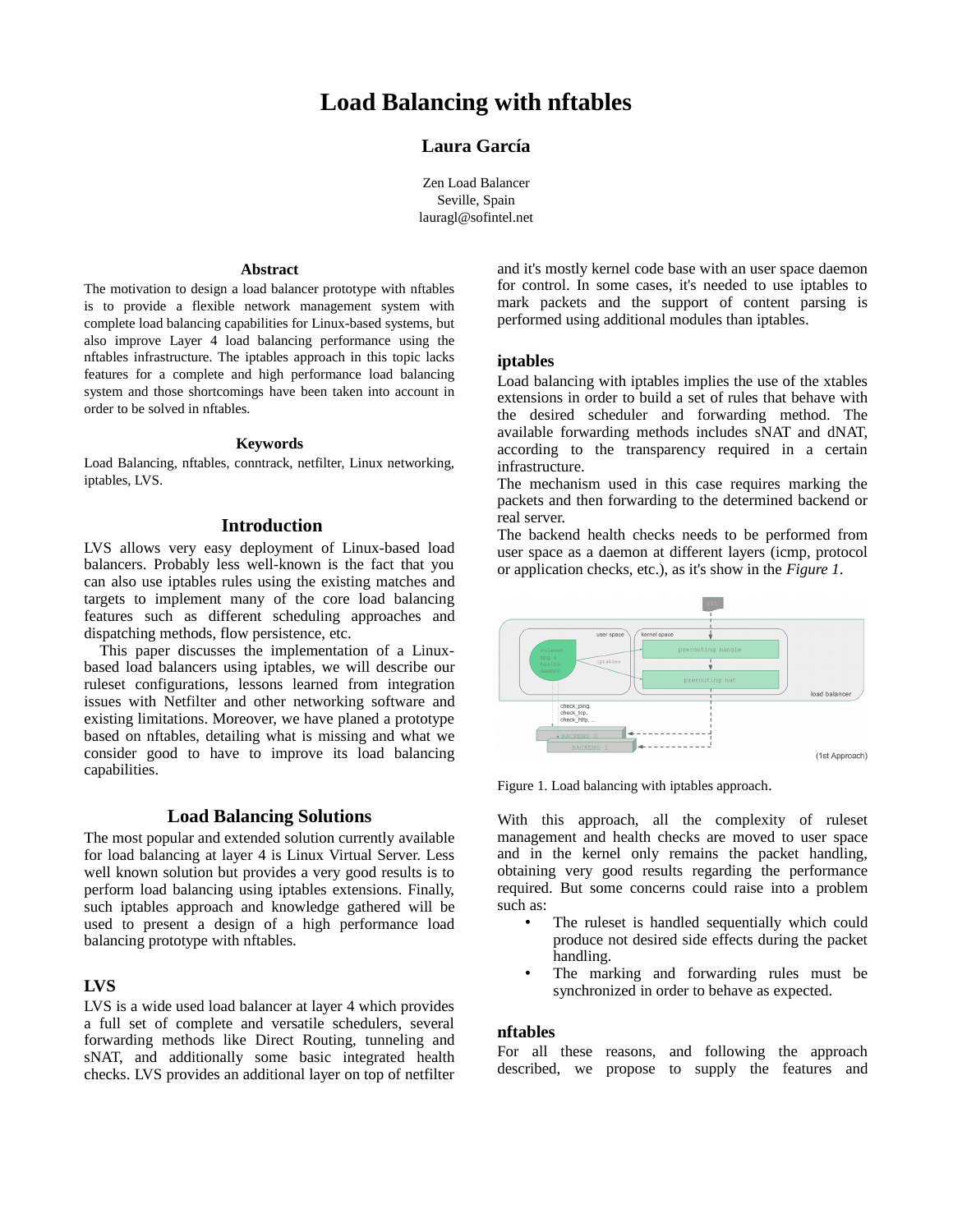improvements needed within nftables in order to provide a full featured load balancing tool.

Load balancing with nftables is possible through the nftables infrastructure: nft libraries, nftables virtual machine and it's instructions. Inherent properties like dynamic ruleset and atomicity through nft scripting are major keys regarding the reliability in this design and avoid side effects concerns that raised the approach with iptables.

Another enhancement in terms of performance and throughput is the fact that matching packets is not needed anymore as it's shown in the *Figure 2*, thanks to the dynamic ruleset and maps structures.

Regarding the forwarding methods available in nftables it's possible to provide sNAT and dNAT as the iptables approach.



Figure 2. Load balancing with nftables design.

In this case, the user space daemon takes care of all the complexity of the health checks at different layers and the ruleset management, but in this case some concerns are solved:

- The ruleset is handled atomically through a nft ruleset batch and loaded by the nft virtual machine.
- Only it's needed to manage the *nat* table, avoiding marking packets.

# **Features to accomplish**

The basic features that this new load balancing system with nftables should provide in this first prototype are described below.

# **Schedulers**

The schedulers most used and required in this prototype are:

- Round Robin.
- Weight.
- Least Connections.

# **Persistence**

The persistence is required in this kind of technology, at least:

Persistence per source IP address.

#### **Forwarding methods**

The required forwarding methods to be implemented at layer 4 are basically the following in terms of transparency:

- sNAT (transparency off)
	- dNAT (transparency on)

# **Health checks**

The backends or real servers monitoring will be performed in user space and at different layers, configurable regarding the application or protocol used.

# **Good integration**

The good integration with other features such as QoS and filtering could be taken into account for every load balancing service.

# **Use Cases**

Some use cases with all these three solutions presented with the basic and required features are shown in this section, according to the example in the *Figure 3*.



Figure 3. Use cases environment.

# **Round Robin LB with LVS**

According to the given scenario, a simple load balancing service can be created with the 3 commands shown below.

ipvsadm -A -t 192.168.0.40:80 -s rr ipvsadm -a -t 192.168.0.40:80 -r 192.168.100.10:80 -m ipvsadm -a -t 192.168.0.40:80 -r 192.168.100.11:80 -m

The first command creates the virtual service over a certain IP address and one port with a round robin scheduler. The last 2 commands add the backends into the virtual service created.

# **Round Robin LB with iptables**

With the iptables approach, a simple load balancer can be built with these two rules shown below.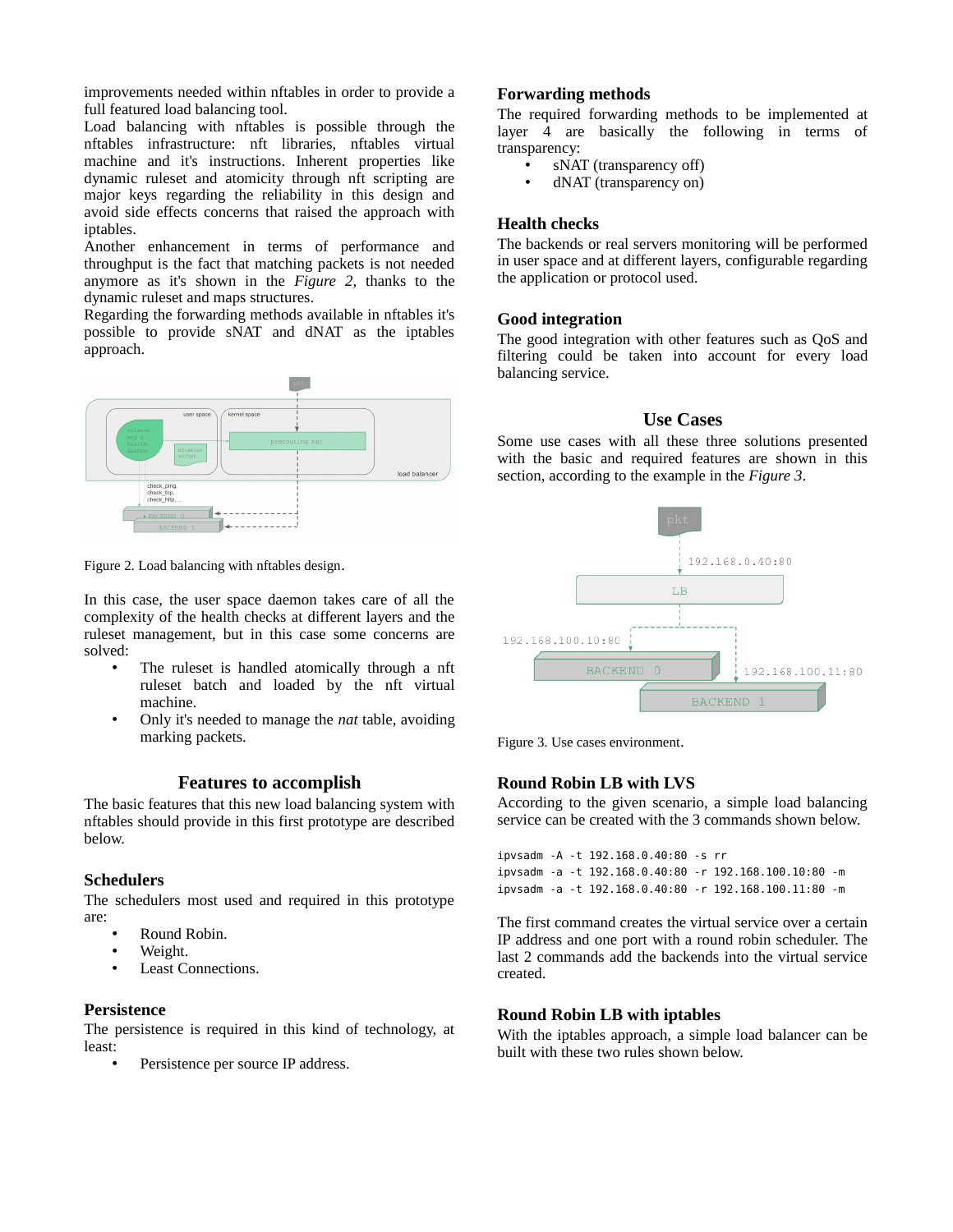```
iptables -t nat -A PREROUTING -m statistic --mode nth \
 -every 2 --packet 0 -d 192.168.0.40 -p tcp \
  --dport 80 -j DNAT --to-destination 192.168.100.10:80
iptables -t nat -A PREROUTING -m statistic --mode nth \
  --every 2 --packet 1 -d 192.168.0.40 -p tcp \
  --dport 80 -j DNAT --to-destination 192.168.100.11:80
```
The ruleset changes the *prerouting* chain in the *nat* table in order to forward the packets detected in the given virtual service under a certain conditions. In this case, the nth extension is used to match the packets every 2 packets per each backend.

#### **Round Robin LB with nftables**

The nftables proposal is to have, for this simple case, just one rule to build a load balancer.

Once the table *lb* and the chain *prerouting* are created and associated to the *nat prerouting hook*, with just one rule we can build a round robin scheduler over a certain virtual service over one IP address and one TCP port, as shown in the commands below.

```
table ip lb {
 chain prerouting {
  type nat hook prerouting priority 0; policy accept;
  ip daddr 192.168.0.40 tcp dport http dnat nth 2 map {
    0: 192.168.100.10,
    1: 192.168.100.11
  }
 }
}
```
In this rule the virtual service is associated to the destination IP address and TCP port indicated in the given scenario. Then, it's needed to set the forwarding mechanism to *dNAT* and the scheduler method to nth every 2 packets. The map created will allow to associate the packet numbering with the backend or real server to be used.

Note that by the time this paper is written, the *nth* instruction is not consolidated in nftables yet, so the syntax could change.

#### **Weight LB with LVS**

The commands below are used in LVS to create a virtual service with a weighed scheduling method.

```
ipvsadm -A -t 192.168.0.40:80 -s wrr
ipvsadm -a -t 192.168.0.40:80 -r 192.168.100.10:80 \
  -m -w 100
ipvsadm -a -t 192.168.0.40:80 -r 192.168.100.11:80 \
  -m -w 50
```
The first command creates the virtual service over a certain IP address and one port with a weight scheduler. The last 2 commands add the backends into the virtual service created

setting a certain weight per backend, with values 100 and 50 respectively in this case.

#### **Weight LB with iptables**

In this case, the iptables approach is able to perform a weighted scheduling method using the statistic extension, random mode and with the appropriated probability per backend, converting a certain weight to probability with an easy algorithm.

```
iptables -t nat -A PREROUTING -m statistic \
  --mode random --probability 1 -d 192.168.0.40 \
 -p tcp --dport 80 -j DNAT \
  --to-destination 192.168.100.10:80
iptables -t nat -A PREROUTING -m statistic \
  --mode random --probability 0.33 -d 192.168.0.40 \
 -p tcp --dport 80 -j DNAT \
  --to-destination 192.168.100.11:80
```
The ruleset changes the *prerouting* chain in the *nat* table in order to forward the packets detected in the given virtual service. One rule per backend will be enough in this simple use case using the statistic extension to match the packets randomly with the probability calculated.

The first backend will have twice the weight of the second backend, for this reason, it's used a probability of 1 to match the first rule and the rest 0.33 will pass through the second rule.

The first rule will ensure that all the packets through the virtual service will be marked.

#### **Weight LB with nftables**

In this use case, nftables is able to provide a weighted scheduler setting up one dynamic rule.

As the last use case, once the table *lb* and the chain *prerouting* are created and associated to the *nat prerouting hook*, with just one rule we can build a weigthed scheduler over a certain virtual service over one IP address and one TCP port, as shown in the commands below.

```
table ip lb {
  chain prerouting {
  type nat hook prerouting priority 0; policy accept;
  ip daddr 192.168.0.40 tcp dport http dnat \setminus random upto 100 map {
     0-66: 192.168.100.10,
     67-99: 192.168.100.11
  }
 }
}
```
In this rule the virtual service is associated to the destination IP address and TCP port indicated in the given scenario. Then, it's needed to set the forwarding mechanism to *dNAT* and the scheduler method to random. The map created will allow to associate the random range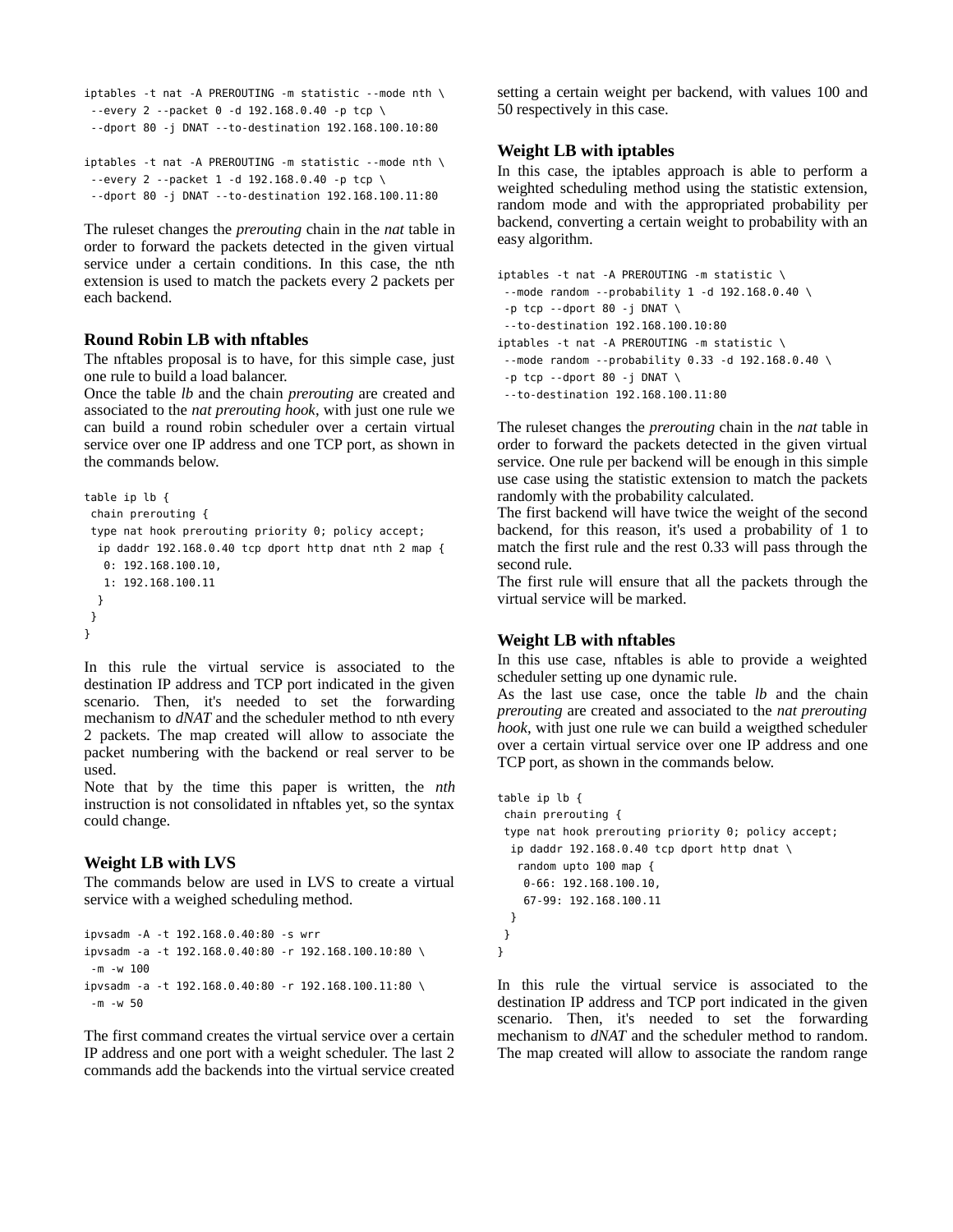according to the weight for every backend with the real server to be used.

Note that by the time this paper is written, the random instruction is not consolidated in nftables yet, so the syntax could change.

This weighted scheme in nftables will be used as a base in order to create more complex weighted schedulers, as it's described in the following sections.

#### **Weight LB Multiport with LVS**

The *multiport* case in *LVS* implies the use of *iptables* in order to mark the packets that matches the virtual service enabling the *multiport* extension, as it's shown below.

```
iptables -A PREROUTING -t mangle -d 192.168.0.40 \
  -p tcp -m multiport --dports 80,443 -j MARK \
  --set-mark 1
ipvsadm -A -f 1 -s wrr
ipvsadm -a -f 1 -r 192.168.100.10:0 -m -w 100
```
ipvsadm -a -f 1 -r 192.168.100.11:0 -m -w 50

The iptables command in the *mangle* table takes care of matching and marking the packets that applies to the multiport virtual service and the given IP address.

The mark value assigned to the matched packets will be used in order to create the virtual service with the weighted scheduler. After that, it'll be needed to add the backends into the new virtual service with the weight value for each one.

#### **Weight LB Multiport with iptables**

The iptables approach with multiport is similar to the last use case, as the multiport match is completely compatible with the ruleset presented.

```
iptables -t nat -A PREROUTING -m statistic \
  --mode random --probability 1 -d 192.168.0.40 \
 -p tcp -m multiport --dports 80,443 -j DNAT \
  --to-destination 192.168.100.10:80
iptables -t nat -A PREROUTING -m statistic \
  --mode random --probability 0.33 -d 192.168.0.40 \
-p tcp -m multiport --dports 80,443 -j DNAT \
  --to-destination 192.168.100.11:80
```
The multiport match will be required in every backend rule.

#### **Weight LB Multiport with nftables**

Nftables supports natively multiport capabilities, so it's as simple as including the port list in the weight use case.

```
table ip lb {
 chain prerouting {
  type nat hook prerouting priority 0; policy accept;
 ip daddr 192.168.0.40 tcp dport { http, https } dnat \
    random upto 100 map {
```

```
 0-66: 192.168.100.10,
     67-99: 192.168.100.11
  }
 }
}
```
Note that by the time this paper is written, the random instruction is not consolidated in nftables yet, so the syntax could change.

#### **Weight LB IP Persistence with LVS**

The persistence is required in many applications and LVS integrates it quite easily associating the client source IP address to a certain backend during a configured timeout, as it's shown below.

```
ipvsadm -A -t 192.168.0.40:80 -s wrr -p 300
ipvsadm -a -t 192.168.0.40:80 -r 192.168.100.10:80 \
    -m -w 100
ipvsadm -a -t 192.168.0.40:80-r 192.168.100.11:80 \
    -m -w 50
```
The last parameter indicates that the persistence timeout will be 300 seconds.

#### **Weight LB IP Persistence with iptables**

The IP persistence approach with iptables is complex as it's not supported natively. In order to be able to associate source IP addresses with backends it's used the recent extension, creating one source IP addresses list per backend.

In this complex use case with iptables, two steps will be needed, one step to mark the new connections packets, through the *mangle* table, and then a second step to forward the packets according to the mark through the *nat* table, where every mark will be associated to a certain backend, as it's shown below.

```
iptables -t mangle -A PREROUTING -j CONNMARK \
  --restore-mark
iptables -t mangle -A PREROUTING -m statistic \
  --mode random --probability 1 -d 192.168.0.40 \
  -p tcp --dport 80 -j MARK --set-xmark 1
iptables -t mangle -A PREROUTING -m statistic \
  --mode random --probability 0.33 -d 192.168.0.40 \
  -p tcp --dport 80 -j MARK --set-xmark 2
iptables -t mangle -A PREROUTING -m recent \
  --name "mark1_list" --rcheck --seconds 120 \
  -d 192.168.0.40 -p tcp --dport 80 -j MARK \
  --set-xmark 1
iptables -t mangle -A PREROUTING -m recent \
  --name "mark2_list" --rcheck --seconds 120 \
  -d 192.168.0.40 -p tcp --dport 80 -j MARK \
  --set-xmark 2
iptables -t mangle -A PREROUTING -m state --state NEW \
 -j CONNMARK --save-mark
iptables -t nat -A PREROUTING -m mark --mark 1 -j DNAT \
```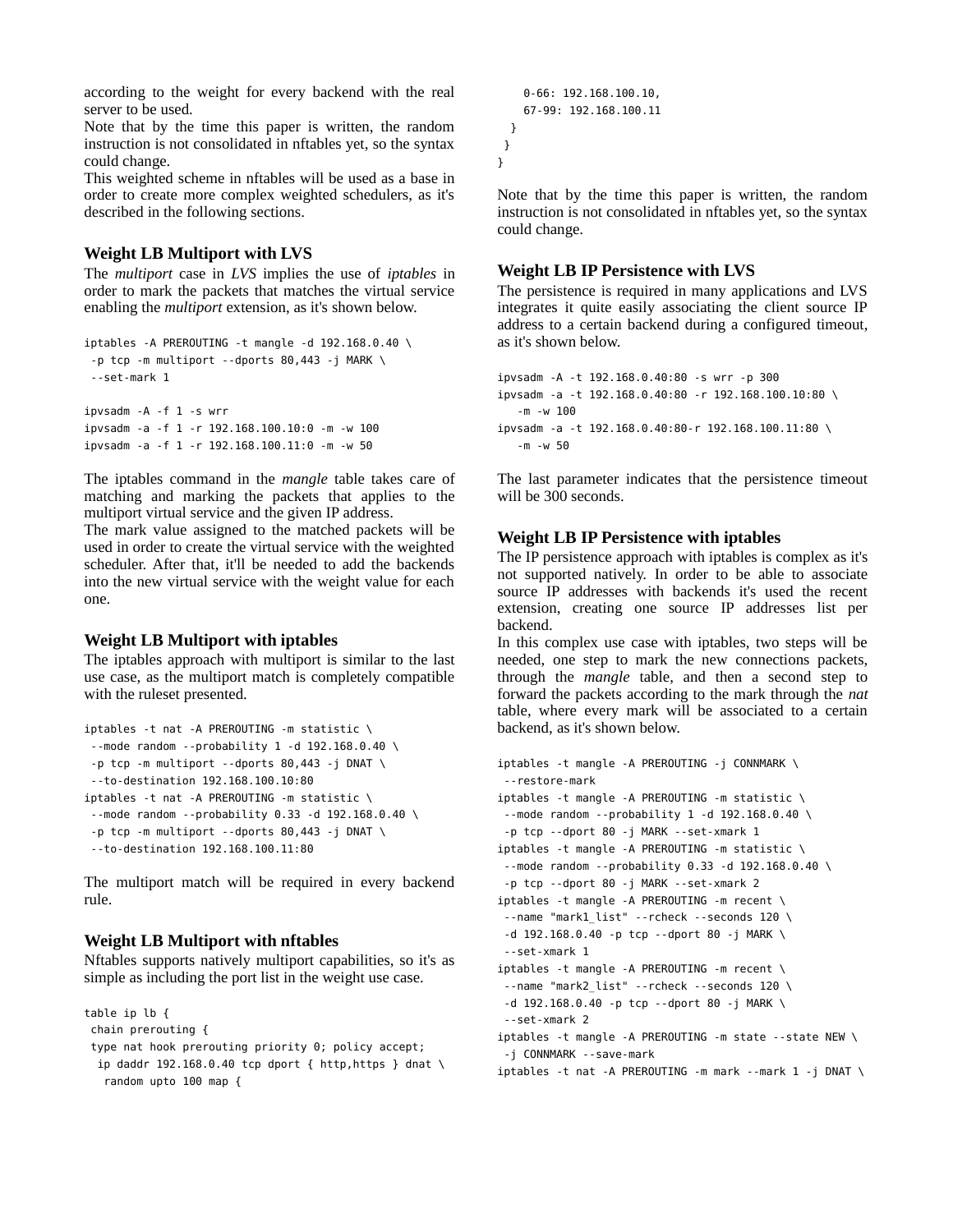```
 -p tcp --to-destination 192.168.100.10:80 -m recent \
  --name "mark1_list" --set
iptables -t nat -A PREROUTING -m mark --mark 2 -j DNAT \
 -p tcp --to-destination 192.168.100.11:80 -m recent \
 --name "mark2_list" --set
```
The *mangle* rules ensure that the packets are going to be marked following the weighted scheduling method with the weight selected per backend. This is performed with the statistic match and random mode.

After that, it's needed to check if the IP address has already been used and stuck to any backend. The match recent is used to generate persistence creating one source IP list per backend with a certain timeout. If during the IP source list checking the IP is found, then the packet will be marked with the mark of the selected backend.

Finally, the packet will be forwarded through the *nat* table to the backend determined in the mark and store in the list the new IP address entry if needed.

For this approach, three rules will be needed per backend: ensure packet mark, check client persistence and forward packet storing the IP address in the list.

But this iptables approach with IP persistence provides several concerns like:

- The packet must pass through several *mangle* rules until it determines the most affordable backend, with a complexity of *3n*.
- The need of one list per backend implies to check every list and perform several lookups which is expensive.

# **Weight LB IP Persistence with nftables**

The persistence in nftables is not natively integrated but it could be easily built using dynamic maps. With nftables some concerns regarding the iptables approach are going to be solved. Firstly, the packets are not needed to be marked in order to be forwarded and there is only one list per virtual service instead of per backend. With this prototype, it's easy to configure but also we could get much more performance.

```
table ip lb {
   map dnat-cache { type ipv4_addr : ipv4_addr; \
     timeout 120s; }
   chain cache-done { dnat ip saddr map @dnat-cache }
   chain prerouting {
     type nat hook prerouting priority 0; policy accept;
     ip saddr @dnat-cache goto cache-done
    ip daddr 192.168.0.40 tcp dport http dnat \setminus random upto 100 map {
       0-66: 192.168.100.10,
       67-99: 192.168.100.11
     }
     map dnat-cache add { ip saddr : ip daddr }
  }
}
```
Once the new lb table is created, it's needed to add a dynamic map where the association between clients source IP addresses and backend are going to be stored with a timeout, in this case it's called *dnat-cache*.

The chain *cache-done* is executed once the IP matches in the list in order to perform directly the forward to the backend associated. The lookup it's going to be performed quite fast in this case.

The *prerouting* chain provides all the scheduling logic and the source IP cache list maintenance. Firstly, it'll be needed to link the chain with the corresponding hook. Then, check in the cache list if the IP already exists in the list and jump to the *cache-done* chain without return.

After that, it's needed to apply the dynamic rule which determines the backend to be selected for any new connection following the weighted base, as it has been shown in the cases before.

Finally, add in the dynamic map the IP address the new associations between source IP address and backend.

Note that by the time this paper is written, the instructions are not consolidated in nftables yet, so the syntax could change.

This weighted scheme with IP persistence in nftables will be used as a base in order to create more complex weighted schedulers with IP persistence, as it's described in the following sections

# **Weighted Least Connections LB with nftables**

The weighted nftables schema shown before can be used as a base to build more complex scheduling methods like weighted least connections. In this use case, the user space daemon is able to gather the number of connections for every backend from the conntrack as it's show in the *Figure 4*. The user space daemon updates the weight for every backend according to this number of established connections, more established connections to a certain backend implies less dynamic weight assigned.



Figure 4. Weighted Least Connections LB with nftables.

# **Weighted Least Response LB with nftables**

In this use case, the user space daemon is able to gather the response time for every health check performed against every backend. All this valuable information is used to estimate the best weight for every backend, more response time spend for a backend implies less dynamic weight assigned.